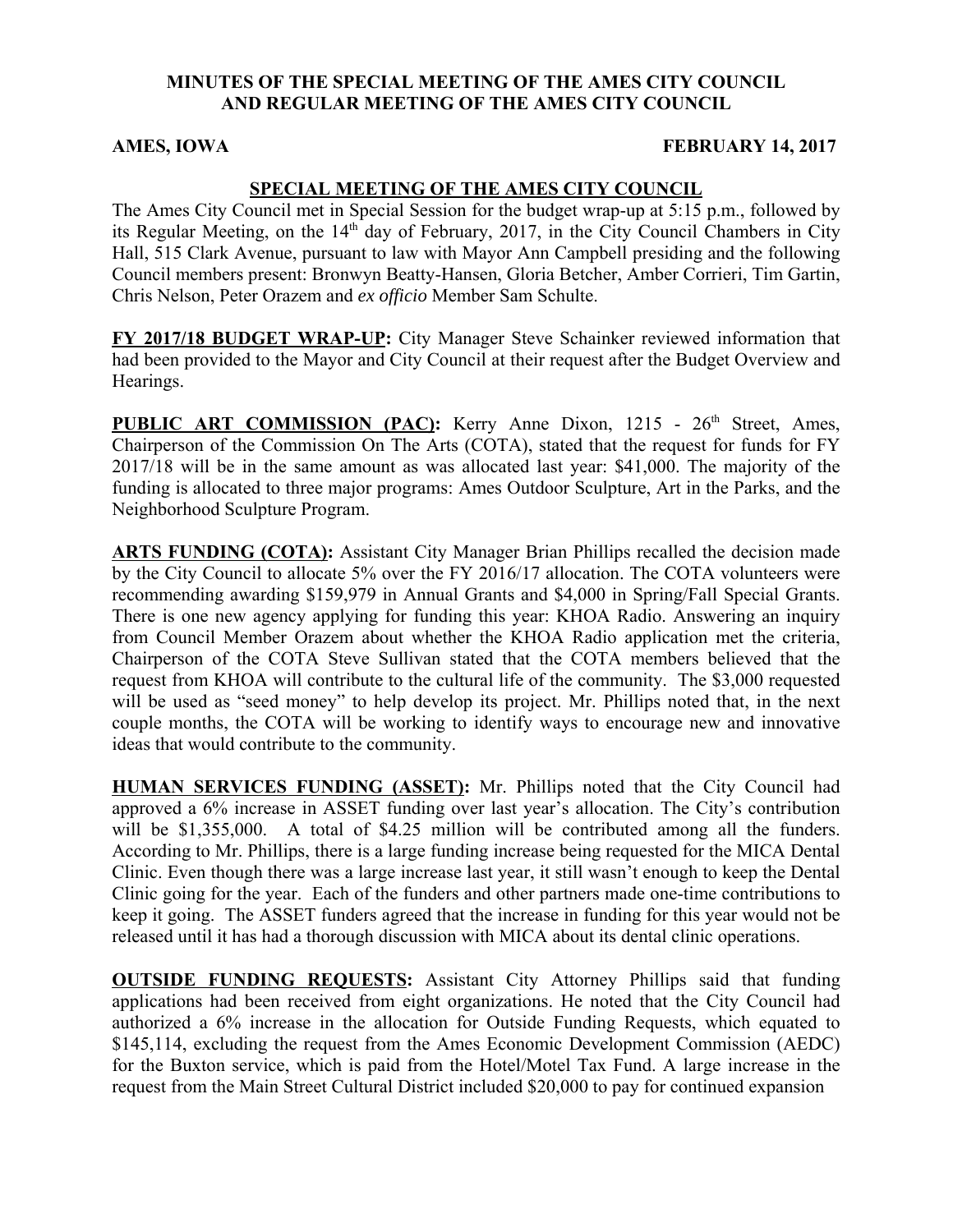of the Downtown Lighting Project. According to Mr. Phillips, it was recommended by the funding panel that that particular project not be funded through the Outside Funding Requests process. Also, the panel was recommending that the request from the Historic Preservation Commission for funding plaques (\$2,700) for historic buildings be allocated to the Ames Historical Society for administering the program.

According to Mr. Phillips, funding from the Local Option Sales Tax Fund for the following agencies and in the amounts listed had been recommended by the panel:

| <b>Ames Historical Society:</b>           | \$40,000 |
|-------------------------------------------|----------|
| <b>Ames International Partner Cities:</b> | \$8,000  |
| Campustown Action Association:            | \$27,000 |
| Hunziker Youth Sports Complex:            | \$28,925 |
| Main Street Cultural District:            | \$41,189 |

and funding was recommending for the AEDC in the amount of \$7,500 out of the Hotel/Motel Tax Fund.

Mr. Phillips noted that two agencies: Colleges Against Cancer and Flying Cyclones were not funded as the panel felt the applications did not meet the criteria.

**PUBLIC INPUT ON CAPITAL IMPROVEMENTS PLAN (CIP) AND OPERATING BUDGET:** Jim Popken, 921 Ninth Street, Unit #303, Ames, gave the history of the Local Option Tax referendum of 1980 when a "deal was struck" between the City of Ames and its citizens. He noted that 60% was to go for property tax relief and the other 40% was to go for human services agencies, the arts, and community betterment. According to Mr. Popken, it was clear that priority should be given in that order: (1) human services agencies, (2) the arts, and (3) "the other stuff." Mr. Popken listed projects that were included in the Proposed CIP Budget to be funded from Local Option Sales Tax dollars. He alleged that the projects should not be paid from Local Option Tax dollars, but rather from property tax dollars. Mr. Popken noted that the balance of the Local Option Sales Tax fund is significantly higher than the reserve and urged the City Council to approve a high level of funding for the Human Services Capital Grant Program.

Douglas Pepe, 225 South Kellogg, Avenue, Ames, referenced the Council Action Form dated August 23, 2016, which he said indicated that the demand for funding for the Human Services Capital Grant Program is higher than the available funding. He quoted comments made to him via email messages from Council Members Corrieri, Nelson, and Orazem on the proposed Grant Program and asked to hear the other Council members' perspectives.

Matthew Goodman, 2019 Friley Road, Ames, advised that he was a member of Ames Progressive Alliance. According to Mr. Goodman, that group strives to get people in the community more engaged. Mr. Goodman made a Power Point presentation related to the funding request for the Human Service Agency Grant Program. He also referenced the staff report dated August 23, 2016, in an attempt to show the need for the Program. Mr. Goodman noted that the United Way Program will not fund capital expenses. It is his opinion that there is great demand for the Human Service Agencies Capital Improvements Grant Program. Mr. Goodman noted that, with a \$1 million allocation to Grant Program, there would still be an unreserved balance of \$700,000 with a reserved balance of \$933,000. Mr. Goodman contended that the City of Ames could afford an increase of 22 times its largest dollar increase in recent history for ASSET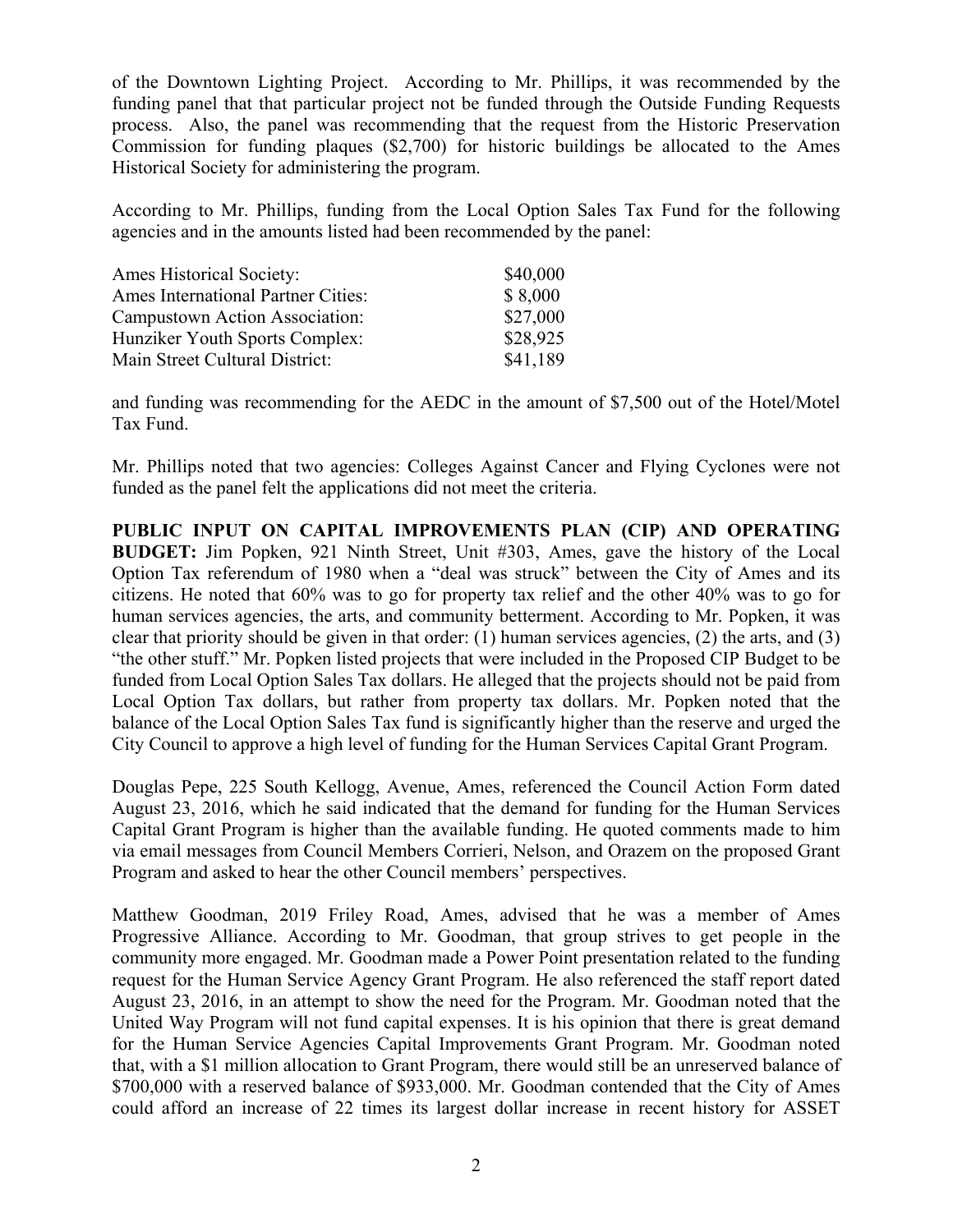agencies. If the increase in Year One (FY 16/17) was from the General Fund Balance, there would be zero impact on the Local Option Sales Tax and no impact on ASSET funding. It was acknowledged by Mr. Goodman that the actual grant process still needs to be developed. He gave the best-case and worst-case scenarios on allocating additional funding. The Resident Satisfaction Survey was referenced to indicate that Ames residents responding preferred more funding be allocated to human services. After being asked by Council Member Gartin, Mr. Goodman cited his preference to increase FY 16/17 to \$500,000 and leave FY 17/18 alone. Council Member Gartin noted that that would be a lot of money to be put into the budget without first going through the normal public input process.

Victoria Szopinski, 3710 Ross Road, Ames, said that she is on the Board of Friendship Ark and Community Services. That agency provides 24-hour care to 28 individuals. It is now conducting a capital funding campaign to raise \$400,000 to allow the building of one new house that would accommodate five people. They currently have a waiting list of 30 people for fulltime care. One new house will accommodate four to five persons. Ms. Szopinski commented that staff time is devoted to provide care to patients, not grant-writing or answering surveys. Medicaid monies do not pay for grant writing. She said that there are only two agencies who have staff for grant-writing. Ms. Szopinski stated that most human service agencies are totally consumed with making their agencies operate well within limited budgets. She asked the City to allocate additional dollars to the Human Service Agency Grant Program.

Jamet Colton, 2226 Northwestern Avenue, Ames, stated that last year, the Ames Progressive Alliance came together with the Body of Christ Church and the Ames Police Department to hold a community conversation about race. She thanked the City for adding a position in the Police Department to review and analyze arrest and traffic-stop data based on race. Ms. Colton noted that the City of Ames listened and acted.

Neysa Goodman, 2019 Friley Road, Ames, commented that she is a member of the Ames Progressive Alliance and thanked the City for taking measures to promote the growth of community solar energy in Ames.

Cindy Hicks, Executive Director of the Main Street Cultural District, 304 Main Street, Ames, recalled that the Council had allocated \$20,000 for its Downtown Lighting Project from its 2015/16 Contingency Fund. Ms. Hicks said that she was once again requesting \$20,000 for Downtown Lighting from the 2016/17 Contingency Fund to be extended from Main Street north to the alleyway on Douglas to Kellogg and Burnett and south on Kellogg to the tracks.

Jason Paull, 1007 Arkansas, Ames, and Eileen Gebbie, Ames United Church of Christ, 217-6th Street, Ames, requested \$33,567.31 from the City of Ames to help fund the Story County Housing Trust Fund. This would be to go towards the required local match of \$50,000 to leverage over \$207,973.30. According to Mr. Paull, state housing money is currently not available in Story County, and this would be a new source of funding to make housing more affordable in Story County.

Merlin Pfannkuch, 1424 Kellogg Avenue, Ames, asked the City to look at the order in which it does things procedurally pertaining to the budget. He suggested that the City add another time for public comment. Mr. Pfannkuch pointed out that currently, residents are asked to provide input at the Public Hearing, which he believes is too late. He would like public input to be taken after the amendments have been suggested, but not yet voted on.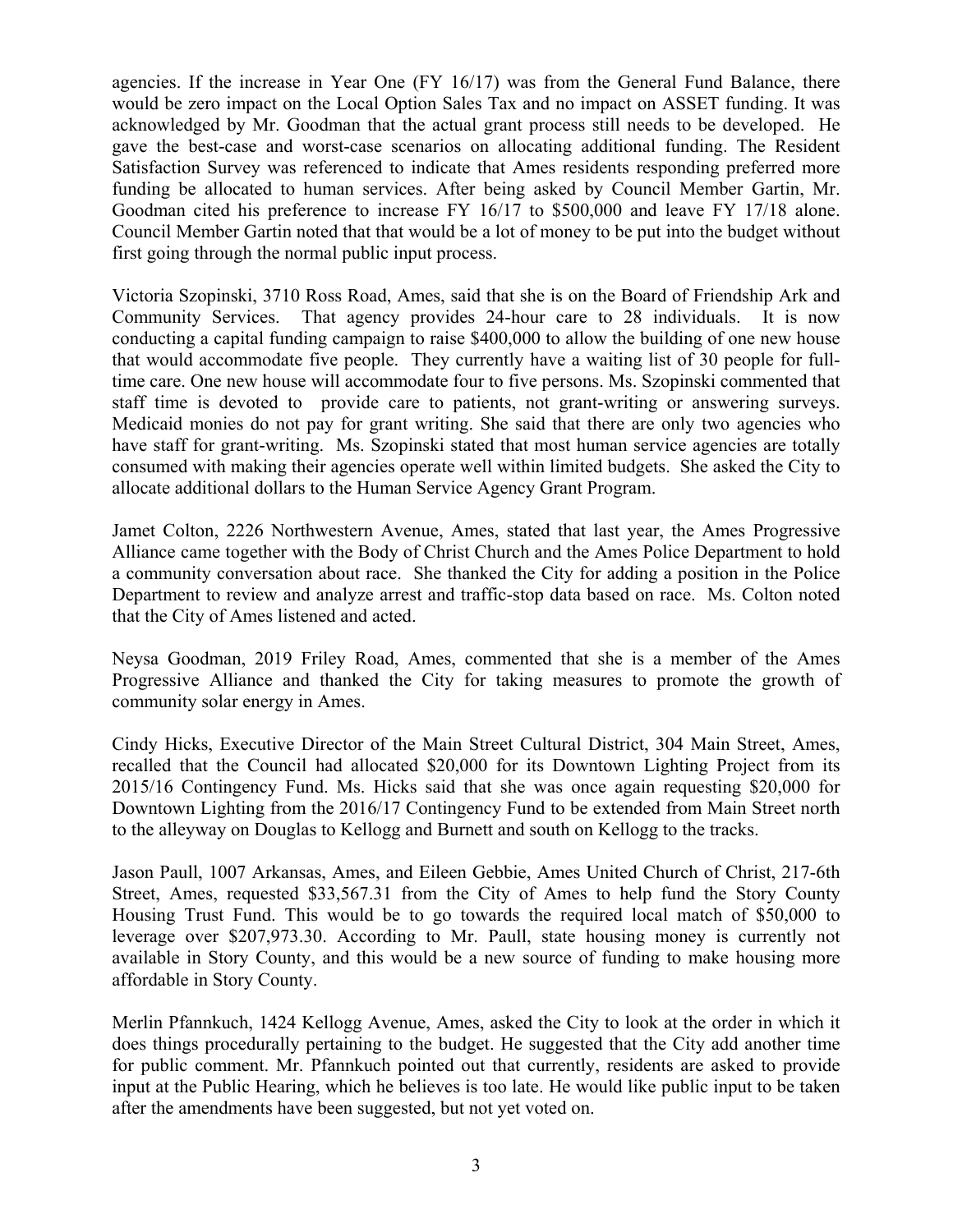**SALARIES FOR COUNCIL APPOINTEES:** Council Member Betcher stated that she and Council Member Gartin had been appointed by the Mayor to conduct the evaluation process for City Council appointees Steve Schainker, City Manager; and Judy Parks, City Attorney. Ms. Betcher noted that, this year, they had embarked on a new evaluation process that involves interfacing more with the City Manager and City Attorney. Evaluation surveys will be distributed to the remaining Council members for input. She said that she had been told that this would not cause a problem for completing the budget process. For now, they will leave the salaries the same, and once all the input has been gathered from the Council members, this topic will be revisited.

**AMENDMENTS TO 2017/22 CAPITAL IMPROVEMENTS PLAN (CIP):** Moved by Gartin, seconded by Beatty-Hansen, to approve the substitute page for the Multi-Modal Roadway Improvements with the recommendation by the Ames Bike Coalition.

City Manager Schainker reiterated that the funding amount remains the same, but it would be a shift of projects and funding between fiscal years.

Vote on Motion: 6-0. Motion declared carried unanimously.

Moved by Beatty-Hansen, seconded by Betcher, to replace the page for the Human Services Agency Capital Improvements Grant Program with a page that reflects an additional \$300,000 for FY 2016/17 out of the General Fund balance and leave FY 2017/18 at \$200,000.

Council Member Orazem commented that the Local Option Sales Tax (LOST) does not just fund human services and the arts; it funds a lot of things. The Community Enrichment budget is approximately \$14 million. Mr. Orazem pointed out that the City needed funding to purchase the Middle Parcel at the Old Middle School site for low- to moderate-income housing. It could have taken that money from the LOST, but it took it from the Community Development Block Grant allocation and will provide tax abatement. He said that if the Council is going to only fund certain things with certain funds, that would be subverting the entire budget process. If it did that, they would have to cut the Parks System in half. Mr. Orazem believes that the Council needs to look at the needs of the City and determine what makes sense; the goal is to improve the community as a whole. Council Member Orazem asked Council to review the priorities asked for by the respondents to the Resident Satisfaction Survey.

Council Member Corrieri noted that the uncertainty at the federal and state levels has created a lot of unknowns. There is no one-size-fits-all as it relates to human services agencies. What she has heard is that many agencies have operational needs support. Ms. Corrieri said that they know there is a need; however, what they have missed here is having a larger conversation about the needs of the community. She suggested that the City have substantial conversation with human services agencies before moving ahead with this. Ms. Corrieri commented that unreserved fund balance could be used to really have a significant impact to meet more needs of the community without it being facilities.

Council Member Nelson pointed out that there are needs that are all across the board. A lot of those needs are on the small side of things. He asked how the Council would pick and choose which projects to fund. Mr. Nelson shared that has no problem with the current level of funding; however, a lot of small things can be done with that money. There is not a lot that can be done on a very large project with the amount of money proposed to be allocated without being to the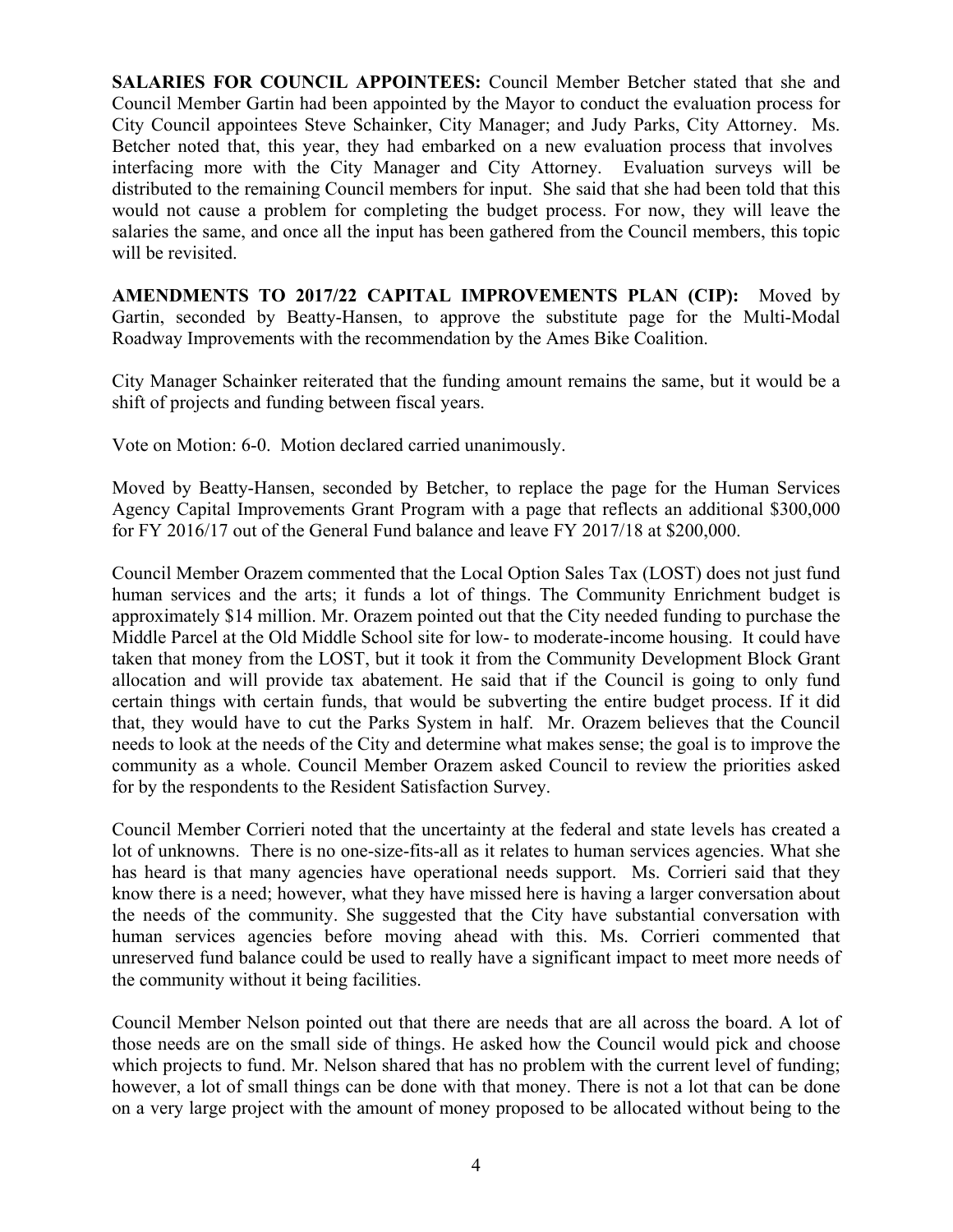detriment of other potential projects. Mr. Nelson said that it had taken a long time to build up the fund balance. He commented that he has strong reservations about this proposed program with the information that is currently available.

Council Member Gartin thanked the Ames Progressive Alliance for having a heart for these issues and conducting community conversations. He noted that if the City is going to spend large sums of money, it should be done consistently with the way it does everything else – have a process that involves substantial public input. Mr. Gartin also noted that it doesn't necessarily mean that all of the funding needs to come from the City's coffers; however, he doesn't believe that it is good governance requires that there be public conversation. He shared that he can't support the large increases without public conversation and suggested that the City actually have a workshop on this topic. Mr. Gartin noted that it has now become apparent that there is a great shortage for mental health funding.

Council Member Orazem offered that the ASSET funders need to be included in the conversation.

Council Member Betcher said she was seeing the funds as being allocated, not necessarily spent. She agreed that there must be a conversation about the grant program to make sure that the City is comfortable with the process so that it does not end up lacking equity.

Council Member Corrieri pointed out that the Council has to also noted that there are critical areas that need to be addressed based on City goals.

Roll Call Vote: 2-4. Voting aye: Beatty-Hansen, Betcher. Voting nay: Corrieri, Gartin, Nelson, Orazem. Motion failed.

Moved by Betcher, seconded by Gartin, to approve the amended CIP sheet that brings in an additional \$100,000 for FY 16/17 from the General Fund (totals \$300,000) and \$200,000 for 2017/18 from the LOST Fund.

Roll Call Vote: 6-0. Motion declared carried unanimously.

**APPROVAL OF 2017/22 CIP, AS AMENDED:** Moved by Gartin, seconded by Betcher, to approve the Capital Improvements Plan for 2017/22, as amended. Vote on Motion: 6-0. Motion declared carried unanimously.

**AMENDMENTS TO FY 2016/17 BUDGET:** Moved by Gartin, seconded by Beatty-Hansen, to add \$100,000 from the General Fund balance to the Human Service Agency Capital Improvements Grant Program.

Roll Call Vote: 6-0. Motion declared carried unanimously.

Moved by Gartin, seconded by Betcher, to remove \$28,000 from the Legal Services budget for the purchase of a two-year subscription to American Jurisprudence. Vote on Motion: 6-0. Motion declared carried unanimously.

Moved by Nelson, seconded by Beatty-Hansen, to add \$68,000 for a two-year commitment of funding (2016/17 and 2017/18) to support the Story County Housing Trust Fund Task Force from the 2016/17 General Fund balance.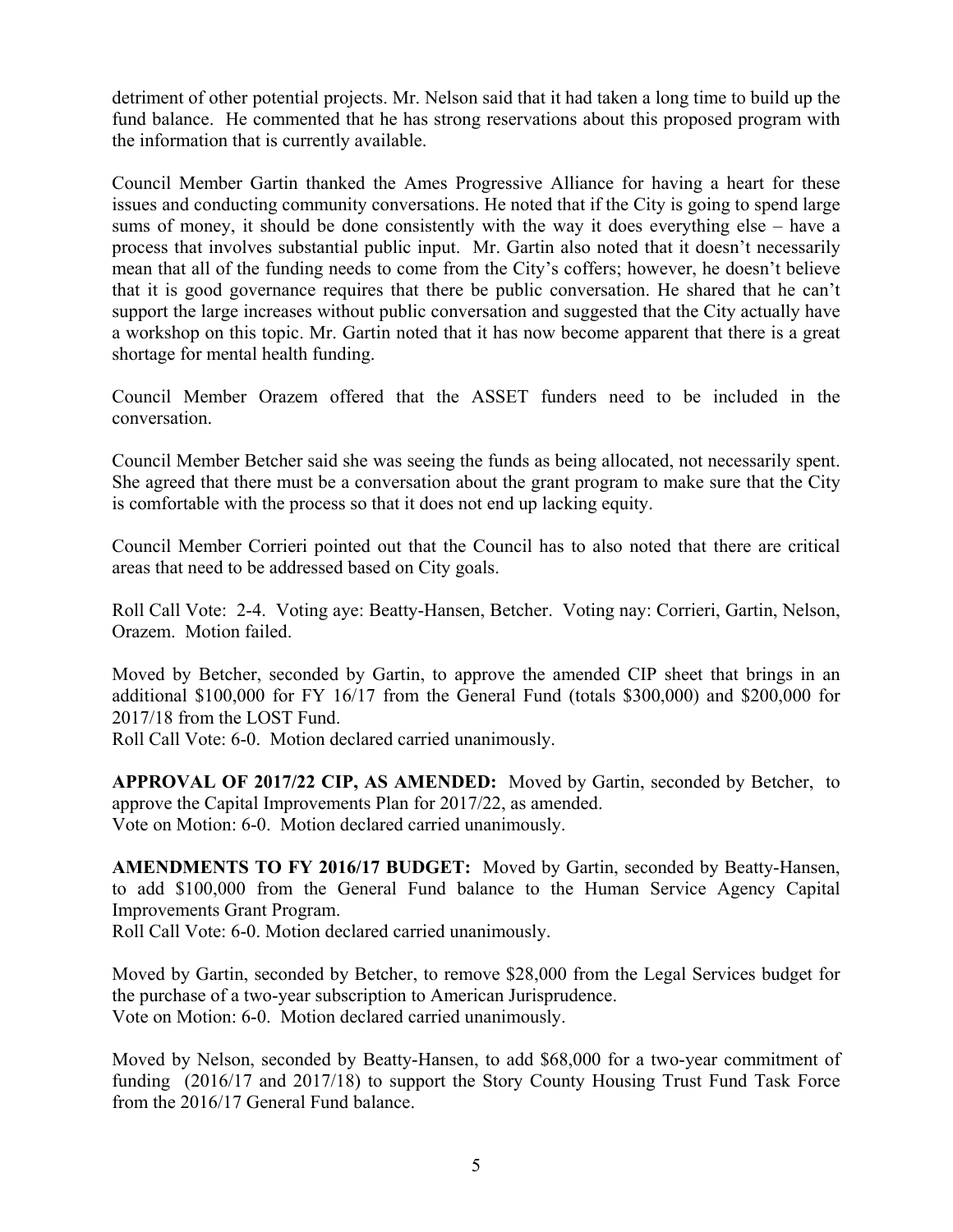At the inquiry of Council Member Gartin as to what was the big draw for this, Council Member Corrieri replied that the City would get to access state resources that it does not have now because it does not have an established Housing Trust Fund. She listed a number of projects that had been done in other communities and could be done here. Council Member Gartin said he was supporting the motion, but not for the reason of drawing down federal funds. He pointed out that there is a finite pot of money, so what is taken for one need, another need is not being funded. Mr. Gartin did not believe the goal should be to leverage other people's money, but if she felt good things could be done in Ames, he would support the motion.

Roll Call Vote: 5-0-1. Voting aye: Beatty-Hansen, Betcher, Gartin, Nelson, Orazem. Voting nay: None. Abstaining due to conflict of interest: Corrieri. Motion declared carried.

Moved by Orazem, seconded by Orazem, to approve \$15,000 from the 2016/17 General Fund Contingency Account in support of the Leadership Ames entryway sign project.

Mr. Schainker advised that there would be an agreement that they would raise the matching funds (\$15,000).

Ms. Betcher pointed out that the last two funding requests had come to the City. She is hopeful that Leadership Ames will come up with other ideas for funding.

Roll Call Vote: 6-0. Motion declared carried unanimously.

Moved by Corrieri, seconded by Orazem, to allocate \$20,000 for Downtown Lighting out of the 2016/17 General Fund Contingency, contingent upon matching funds being raised. Roll Call Vote: 6-0. Motion declared carried unanimously.

Moved by Gartin, seconded by Corrieri, to allocate \$2,700 from 2016/17 General Fund Contingency Fund.

Vote on Motion: 6-0. Motion declared carried unanimously.

Council Member Schainker advised that with those last three out of the Contingency Fund, the balance would be approximately \$38,000 (in the General Fund Contingency account).

**APPROVAL OF BUDGET FOR FY 2016/17, AS AMENDED:** Moved by Betcher, seconded by Gartin, to approve the FY 2016/17 budget, as amended. Roll Call Vote: 6-0. Motion declared carried unanimously.

**SET PUBLIC HEARING DATE ON BUDGET AMENDMENTS FOR FY 2016/17:** Moved by Nelson, seconded by Betcher, to set March 7, 2017, as the date of public hearing on the proposed budget amendments for FY 2016/17.

Roll Call Vote: 6-0. Motion declared carried unanimously.

**AMENDMENTS TO PROPOSED FY 2017/18 BUDGET:** Moved by Gartin, seconded by Orazem, to approve the following amendments:

- a. Remove one Transit FTE (two .5 FTE receptionists) from the FY 2017/18 Budget
- b. Allocate \$1,355,711 to ASSET
- c. Allocate \$41,000 to Public Art Commission
- d. Allocate \$145,114 for Outside Funding Requests, as follows: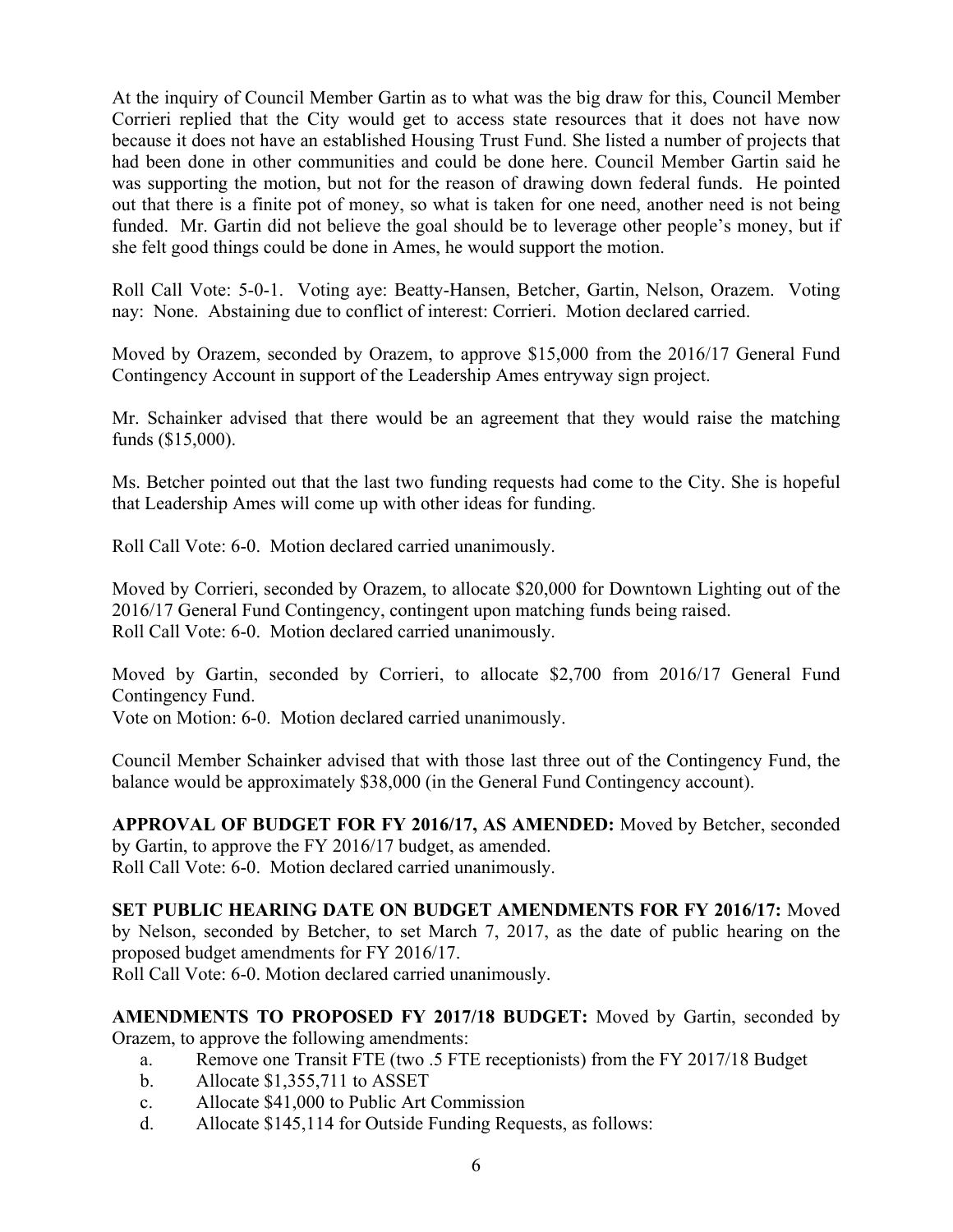| 1.    | <b>Ames Historical Society:</b>     | \$40,000 |
|-------|-------------------------------------|----------|
| ii. - | Ames Partner Cities Association:    | \$8,000  |
|       | iii. Campustown Action Association: | \$27,000 |
|       | iv. Hunziker Youth Sports Complex   | \$28,925 |
|       | v. Main Street Cultural District:   | \$41,189 |
|       |                                     |          |

Roll Call Vote: 6-0. Motion declared carried unanimously.

Moved by Orazem, seconded by Corrieri, to allocate \$163,979 to The Commission on The Arts. Roll Call Vote: 5-0-1. Voting aye: Beatty-Hansen, Betcher, Corrieri, Nelson, Orazem. Voting nay: None. Abstaining due to a conflict of interest: Gartin. Motion declared carried.

Moved by Betcher, seconded by Beatty-Hansen, to raise City Council salaries to \$10,000/year and the Mayor's salary to \$11,000.

Ms. Betcher said that she came up with the amount based on research she had done regarding what other City Council members are paid. She noted that if this is not done for 2017/18 Budget, they would have to wait another four years since salaries for the Mayor and City Council members can only be changed when a Mayor's term is up. It has been 12 years since there has been an increase in the Mayor's and City Council members' salaries.

Council Member Corrieri stated that she would like to see a mechanism put into place where there was a process for a review based on the Mayor's term.

City Manager Schainker noted that the impact on the 2017/18 budget would be approximately \$11,842 since it would not go into effect until July 1, 2018 (\$23,680/year). This would result in an increase in the tax rate by approximately \$.0087.

Council Member Gartin said that he did not believe the amount was unreasonable; however, to him, it is about the process. He did not think it was right for the public to first hear this proposal at this meeting and suggested that a committee, not made up of the Mayor or City Council members, to research what is paid in other cities.

Ms. Beatty-Hansen noted that the funds would just be allocated, they might not get spent.

Roll Call Vote: 4-2. Voting aye: Beatty-Hansen, Betcher, Corrieri, Nelson. Voting nay: Gartin, Orazem. Motion declared carried.

Moved by Gartin, seconded by Beatty-Hansen, to direct staff to research what comparable communities are paying their Council members and have public input on the proposal. Vote on Motion: 6-0. Motion declared carried unanimously.

**APPROVAL OF PROPOSED BUDGET FOR FY 2017/18, AS AMENDED:** Moved by Gartin, seconded by Corrieri, to approve the proposed 2017/18 Budget, as amended. Vote on Motion: 6-0. Motion declared carried unanimously.

**SET PUBLIC HEARING DATE ON PROPOSED BUDGET FOR FY 2017/18:** Moved by Gartin, seconded by Beatty-Hansen, to set March 7, 2017, as the date of public hearing on the proposed budget for FY 2017/18.

Vote on Motion: 6-0. Motion declared carried unanimously.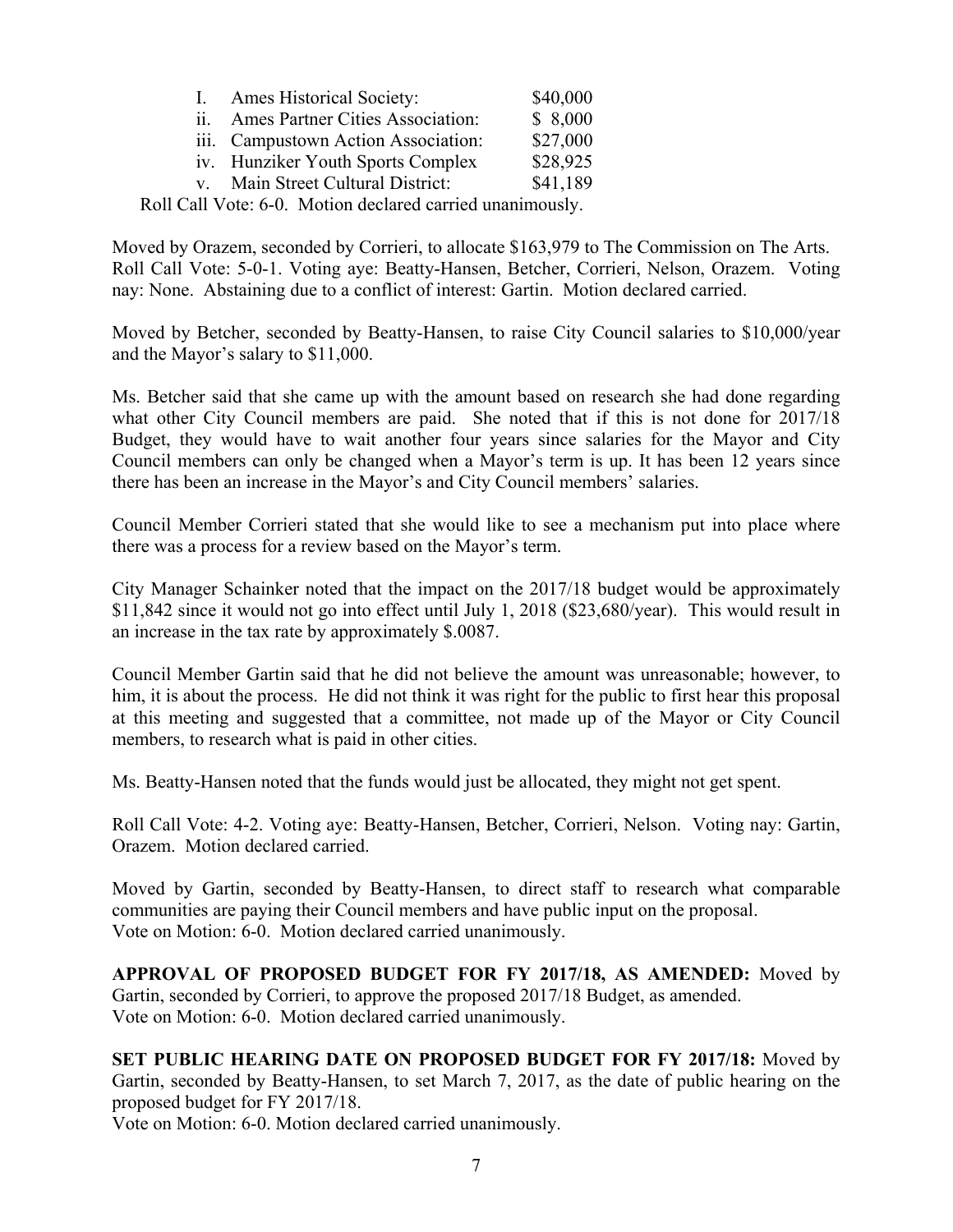The meeting recessed at 7:22 p.m. and reconvened at 7:29 p.m.

# **REGULAR MEETING OF THE AMES CITY COUNCIL**

**PRESENTATION:** John Cunningham, representing Iowa Ready Mixed Concrete Association, presented the *2016 Excellence in Concrete Award* to the City for the Skunk River Trail Extension. Accepting the Award on behalf of the City were Public Works Director John Joiner and Municipal Engineer Tracy Warner.

**CONSENT AGENDA:** Moved by Nelson, seconded by Gartin, to approve the following items on the Consent Agenda:

- 1. Motion approving payment of claims
- 2. Motion approving Minutes of Special Meetings of January 31, February 3, February 7, 8, and 9, 2017, and Regular Meeting of January 24, 2017
- 3. Motion approving certification of civil service applicants
- 4. Motion approving Report of Contract Change Orders for January 16-31, 2017
- 5. Motion approving renewal of the following Beer Permits, Wine Permits, and Liquor Licenses:
	- a. Class C Liquor & Outdoor Service Cy's Roost, 121 Welch Avenue
	- b. Class C Liquor & Outdoor Service Mickey's Irish Pub, 109 Welch Avenue
	- c. Class E Liquor, C Beer, & B Wine Fareway Store #386, 619 Burnett Avenue
	- d. Class E Liquor, C Beer, & B Wine Fareway Store #093, 3619 Stange Road
	- e. Class C Liquor &Outdoor Service El Azteca, 2727 Stange Road (pending dram)
	- f. Class B Liquor Holiday Inn Ames, 2609 University Boulevard
	- g. Class C Beer & B Wine Gateway Expresse, 2400 University Boulevard
	- h. Class C Liquor Taking It Easy Lounge, 129 Lincoln Way
	- i. Class C Liquor Ge'Angelo's, 823 Wheeler Street, #9
	- j. Class C Liquor & Outdoor Service The District, 2518 Lincoln Way (pending dram)
	- k. Class E Liquor, C Beer, & B Wine Wal-Mart Supercenter #4256, 534 S. Duff Avenue
	- l. Class C Liquor & Outdoor Service Buffalo Wild Wings, 400 S. Duff Avenue
	- m. Special Class C Liquor & Outdoor Service Stomping Grounds, 303 Welch Avenue (pending dram)
	- n. Class C Beer & B Native Wine Casey's General Store #2905, 3612 Stange Road
- 6. Motion approving transfer for Class E Liquor, C Beer, & Class B Wine permit for Wal-Mart Store #749, to new location at 3105 Grand Avenue (pending final inspection)
- 7. Motion approving new Special Class C Liquor License & Outdoor Service for Blaze Pizza, 2320 Lincoln Way
- 8. Motion approving ownership change for Class B Liquor License for Quality Inn & Suites, Starlite Village Conference, 2601 E. 13<sup>th</sup> Street
- 9. Motion approving ownership change for Class C Beer & Class B Native Wine Permit for Tobacco Outlet Plus #530, 204 S. Duff Avenue
- 10. RESOLUTION NO. 17-047 approving 2016 Resource Recovery Annual Report
- 11. RESOLUTION NO. 17-048 approving Memorandum of Understanding for Law Enforcement Services at National Center for Animal Health
- 12. RESOLUTION NO. 17-049 approving appointment of Lauris Olson to serve as alternate to Central Iowa Regional Housing Authority (CIRHA) Board of Commissioners
- 13. RESOLUTION NO. 17-050 setting date of public hearing for March 7, 2017, on General Obligation Loan Agreement in an amount not to exceed \$8,000,000
- 14. RESOLUTION NO. 17-051 approving preliminary plans and specifications for 2016/17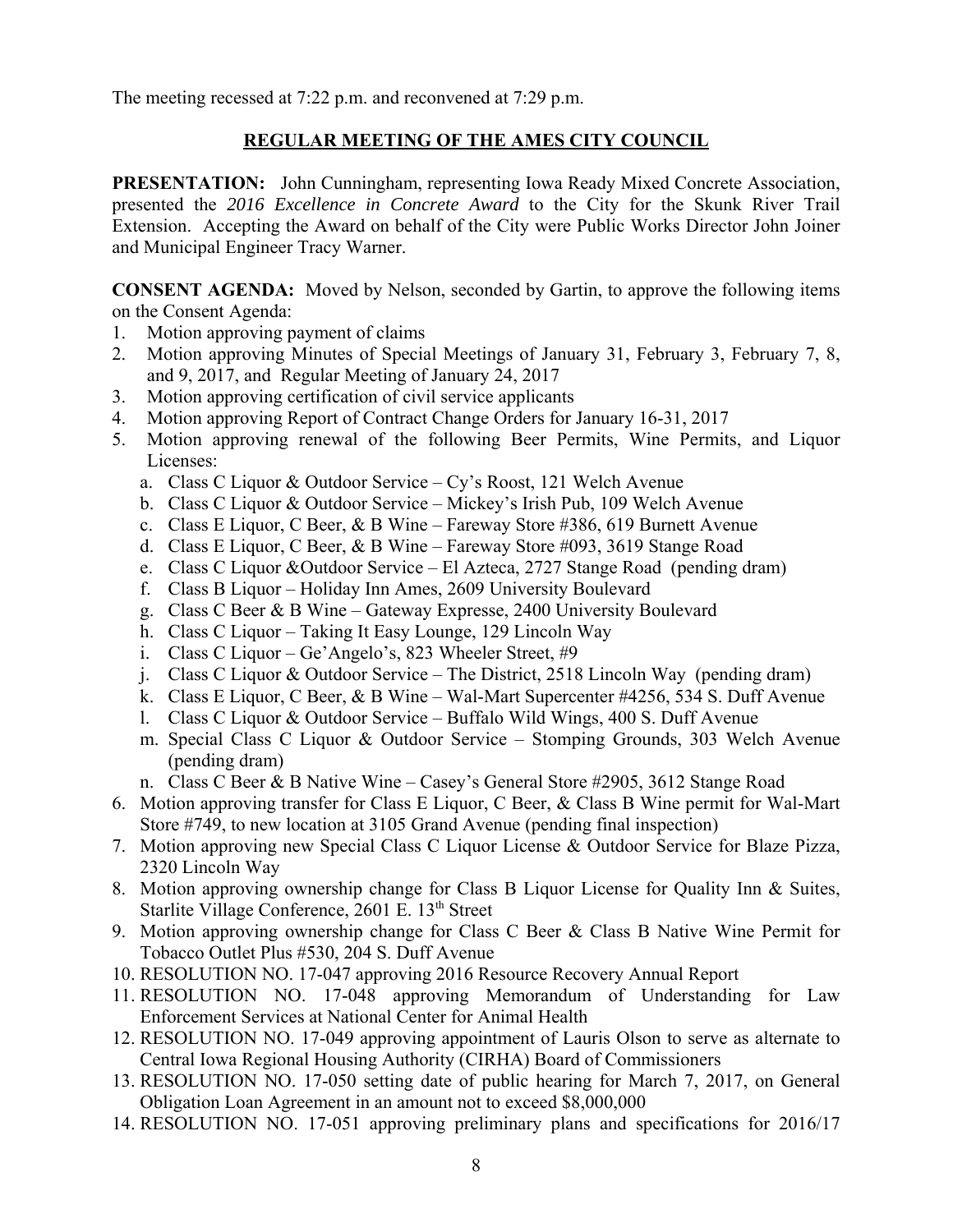Asphalt Street Pavement Improvements and 2016/17 Water System Improvement Program #2 – Water Main Replacement; setting March 1, 2017, as bid due date and March 7, 2017, as date of public hearing

- 15. RESOLUTION NO. 17-052 authorizing upgrades and new purchases for Electric Services to be paid with monies previously accumulated in the Fleet Replacement Fund for units being taken out of service
- 16. RESOLUTION NO. 17-053 awarding contract for FY 2016/17 Boiler Maintenance Services for Power Plant to TEI Construction Services, Inc., of Duncan, South Carolina, in an amount not to exceed \$200,000
- 17. RESOLUTION NO. 17-054 approving contract and bond for Water Pollution Control Facility Switchgear Rehabilitation Project
- 18. RESOLUTION NO. 17-055 approving contract and bond for CyRide 2016 Security Entry System, Phase 1
- 19. RESOLUTION NO. 17-056 approving contract and bond for 2016/17 CDBG Public Facilities Improvement Program (Mainstream Living Parking Lot)
- 20. RESOLUTION NO. 17-057 approving contract and bond for South Skunk River Basin Watershed Improvements (City Hall Parking Lot)
- 21. RESOLUTION NO. 17-058 approving contract and bond for 2016/17 Water System Improvements Program  $#1$  - Water Service Transfer ( $8<sup>th</sup>$  Street, Hayward Avenue, Little Street)
- 22. RESOLUTION NO. 17-059 accepting completion of the WPC Trickling Filter Pump Station Repainting Project
- 23. RESOLUTION NO. 17-060 approving Plat of Survey for 601 and 603 South  $16<sup>th</sup>$  Street and 1420 South Grand Avenue

Roll Call Vote: 6-0. Resolutions/Motions declared adopted/approved unanimously, signed by the Mayor, and hereby made a portion of the Minutes.

**PUBLIC FORUM:** Mayor Campbell opened Public Forum. Merlin Pfannkuch, 1424 Kellogg Avenue, Ames, wished to comment about the City Development Board hearing on the Eastern Industrial Annexation. He stated that the *Tribune* had reported that the hearing was closed and all that was left to be done was for the decision to be made at the Board's March meeting; however, the hearing was not closed - it was continued to the March meeting. Mr. Pfannkuch also noted that the meetings are live-streamed so citizens may participate from a conference room in City Hall. He just learned that that was an option, but it wasn't known to very many people. Mr. Pfannkuch reiterated his belief that the City's process on this was deficient. He stated that the proposal should have been an agenda item or a workshop so that it could be explained and discussed in detail. Mr. Pfannkuch alleged that, instead, it had been buried in the budget; the specific proposal was never presented until it was being discussed in the budget. Mr. Pfannkuch contended that the process was unconstitutional.

No one else came forward, and the Mayor closed Public Forum.

## **HEARING ON ANNEXATION OF PROPERTY LOCATED AT 4605 HYDE AVENUE:**

City Planner Charlie Kuester advised that the City had received an Annexation Petition from Hunziker Land Development, LLC, representing a 68.19-acre parcel owned by Erben and Margaret Hunziker Apartments, LLC. This property is commonly addressed as 4605 Hyde Avenue and also known as Auburn Trail. It is located on the west side of Hyde Avenue immediately north of Bloomington Heights and south of Rose Prairie.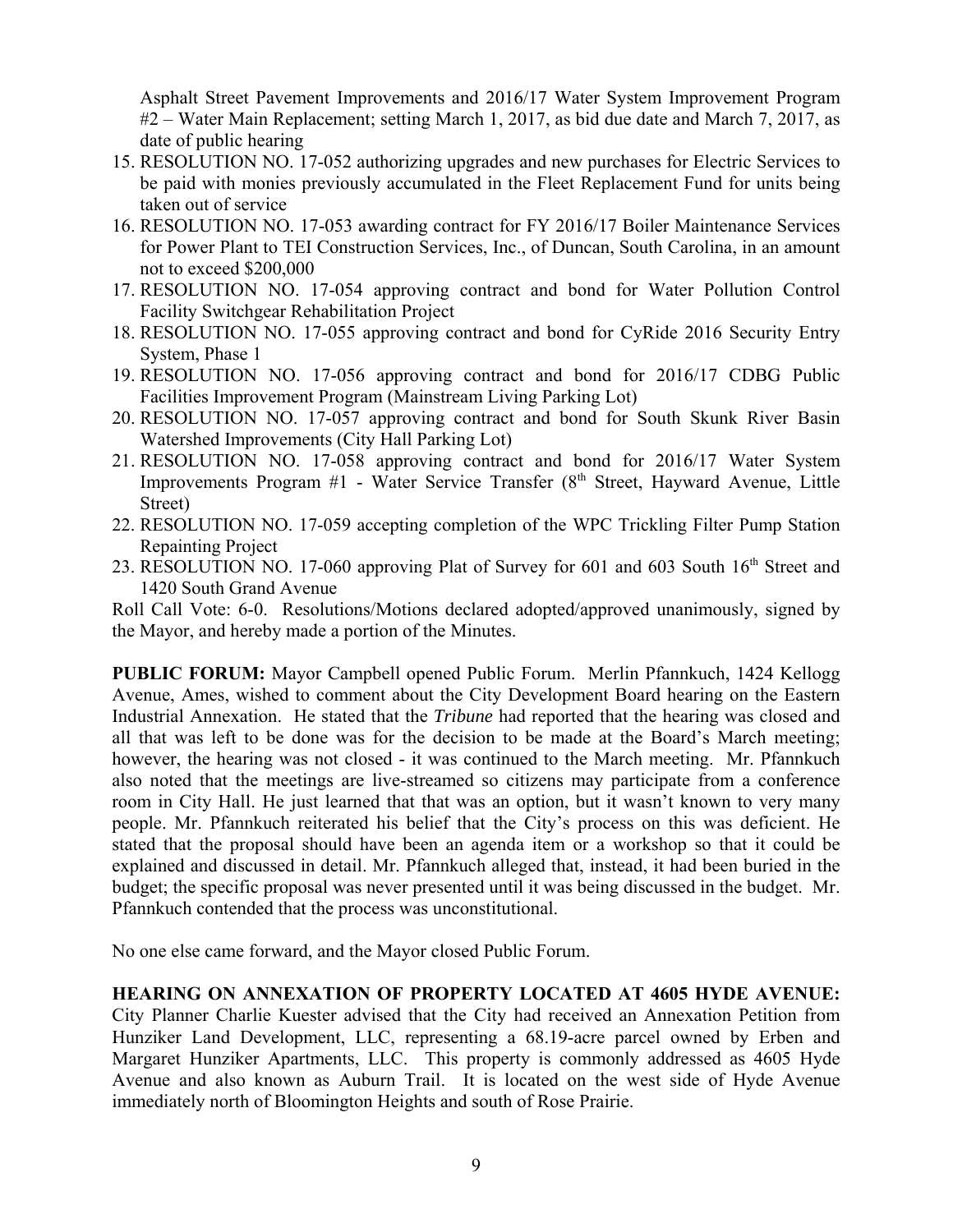Staff presented this annexation request to the City Council on December 13, 2016, for direction on annexation boundary options. One of the main issues was that it was not possible to annex the entire original parcel at that time as it would create an island. Staff presented future annexation options that would allow for all of the properties along Hyde Avenue to eventually be annexed. The City Council directed staff to require the application to create a 50-foot strip of land along the north edge of the property and then to proceed with annexation. Staff was also directed to maximize the amount of property that could be included in an 80/20

Mayor Campbell opened the public hearing.

The hearing was closed after no one came forward to speak.

Moved by Nelson, seconded by Corrieri, to adopt RESOLUTION NO. 17-061 approving the annexation of 4605 Hyde Avenue.

Roll Call Vote: 6-0. Resolution declared adopted unanimously, signed by the Mayor, and hereby made a portion of these Minutes.

**HEARING ON 2014/15 LOW-POINT DRAINAGE IMPROVEMENTS:** The public hearing was opened by the Mayor. She closed the hearing after no one asked to speak.

Moved by Orazem, seconded by Betcher, to adopt RESOLUTION NO. 17-062 approving final plans and specifications and awarding a contract to J&K Contracting, LLC, of Ames, Iowa, in the amount of \$332,881.

Roll Call Vote: 6-0. Resolution declared adopted unanimously, signed by the Mayor, and hereby made a portion of these Minutes.

**HEARING ON RESOURCE RECOVERY TIPPING FLOOR REPLACEMENT:** The Mayor opened the public hearing and closed same after there was no one wishing to speak.

Moved by Betcher, seconded by Gartin, to adopt RESOLUTION NO. 17-063 approving final plans and specifications and awarding a contract to Con-Struct, Inc., of Ames, Iowa, in the amount of \$129,929.

Roll Call Vote: 6-0. Resolution declared adopted unanimously, signed by the Mayor, and hereby made a portion of these Minutes.

**JOINT USE PARKING AGREEMENT FOR 3500 UNIVERSITY BOULEVARD:** Planning and Housing Director Kelly Diekmann indicated that the Zoning Ordinance establishes that if there is an approved agreement for shared parking, the ratio is reduced to 1 space/200 square feet of floor area (5/1,000 square feet). McFarland Clinic requests to take advantage of this reduced parking rate as part of the Joint Use Parking Agreement.

Moved by Gartin, seconded by Corrieri, to adopt RESOLUTION NO. 17-064 approving the Joint Use Parking Agreement for 3500 University Boulevard.

Roll Call Vote: 6-0. Resolution declared adopted unanimously, signed by the Mayor, and hereby made a portion of these Minutes.

**1017/18 CDBG PROPOSED ANNUAL ACTION PLAN PROJECTS:** Housing coordinator Vanessa Baker-Latimer told the Council that on January 30 and 31, 2017, City staff hosted public forums to gather input regarding possible projects for consideration for the 2017/18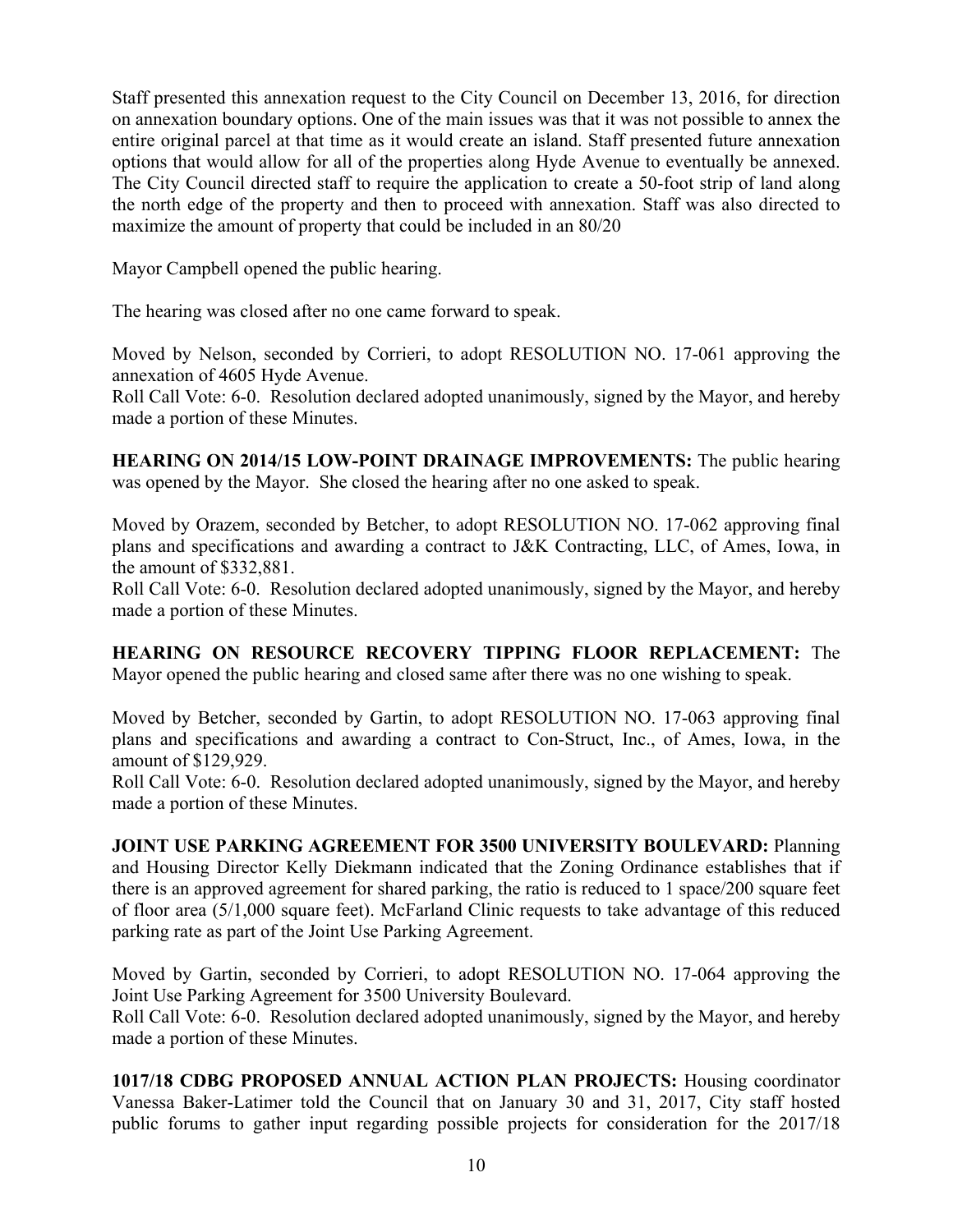Community Development Block Grant (CDBG) Annual Action Plan as part of the City's CDBG Program. A total of seven persons attended and participated in the forum discussions, including representatives from Habitat for Humanity of Central Iowa, ACCESS, YSS, and the press (Ames Tribune). The overall feedback centered around the continual need of affordable housing for low-income households in the areas of rental, shelters, transitional, and homeownership units and around the continuation of public services, such as Security Deposit, First Month's Rent, and Transportation Assistance.

Ms. Baker-Latimer advised the Council that the City has not been notified what amount the City will receive in funding next year. The Department of Housing and Urban Development has advised staff to assume the same amount of funding as last year. The upcoming annual allocation is assumed to be \$490,986. Staff has budgeted the allotted maximum of 20% of the funding for administration of the Program, which leaves approximately \$392,789 available for programming in addition to any anticipated rollover of unspent funds and program income. Staff is cautiously anticipating a rollover balance of approximately \$392,789 and program income of \$36,000, which would provide approximately \$821,578 of program funds to be available for the 2017/18 program year. In light of the anticipated revenue resources and taking into consideration the public input and prior discussions with the City Council regarding 321 State Avenue, staff is recommending the following proposed projects and budget for the 2017/18 Annual Action Plan:

| 1. First-Time Homebuyer Assistance Program                                                                | \$<br>150,000        |
|-----------------------------------------------------------------------------------------------------------|----------------------|
| 2. Public Infrastructure Improvements Program in relation to<br>321 State Avenue (Old Middle School site) | 550,000              |
| 3. Renter Affordability (deposits, first month's rent, and transportation<br>assistance) Programs         | 45,000               |
| 4. Single-Family Housing Improvement Programs                                                             | 60,000               |
| 5. Disposition of Properties                                                                              | 16,578               |
| <b>Total Programming</b><br>2017/18 Program Administration                                                | \$ 821,578<br>98,197 |
| <b>GRAND TOTAL</b>                                                                                        |                      |

It was noted by Ms. Baker-Latimer that noticeably outside of the proposed programs is the disposition of the  $6<sup>th</sup>$  Street property purchased with CDBG funds in Summer 2014. She provided the history behind the City's attempts to find a developer interested in constructing low-income housing on the site. Based on the direction on how to proceed with development of 321 State Avenue and the difficulty in partnering on the development of the site on its own with affordable housing, staff has begun to explore with HUD the likely resale of the property and its effect on the former property acquisition program. The resale of the property could generate additional funds to support other programs identified in the new Action Plan. If the City Council agrees to sell the property at a future date, the funding that remains after applying HUD regulations for recapture of costs will then be allocated to the programs in the Plan.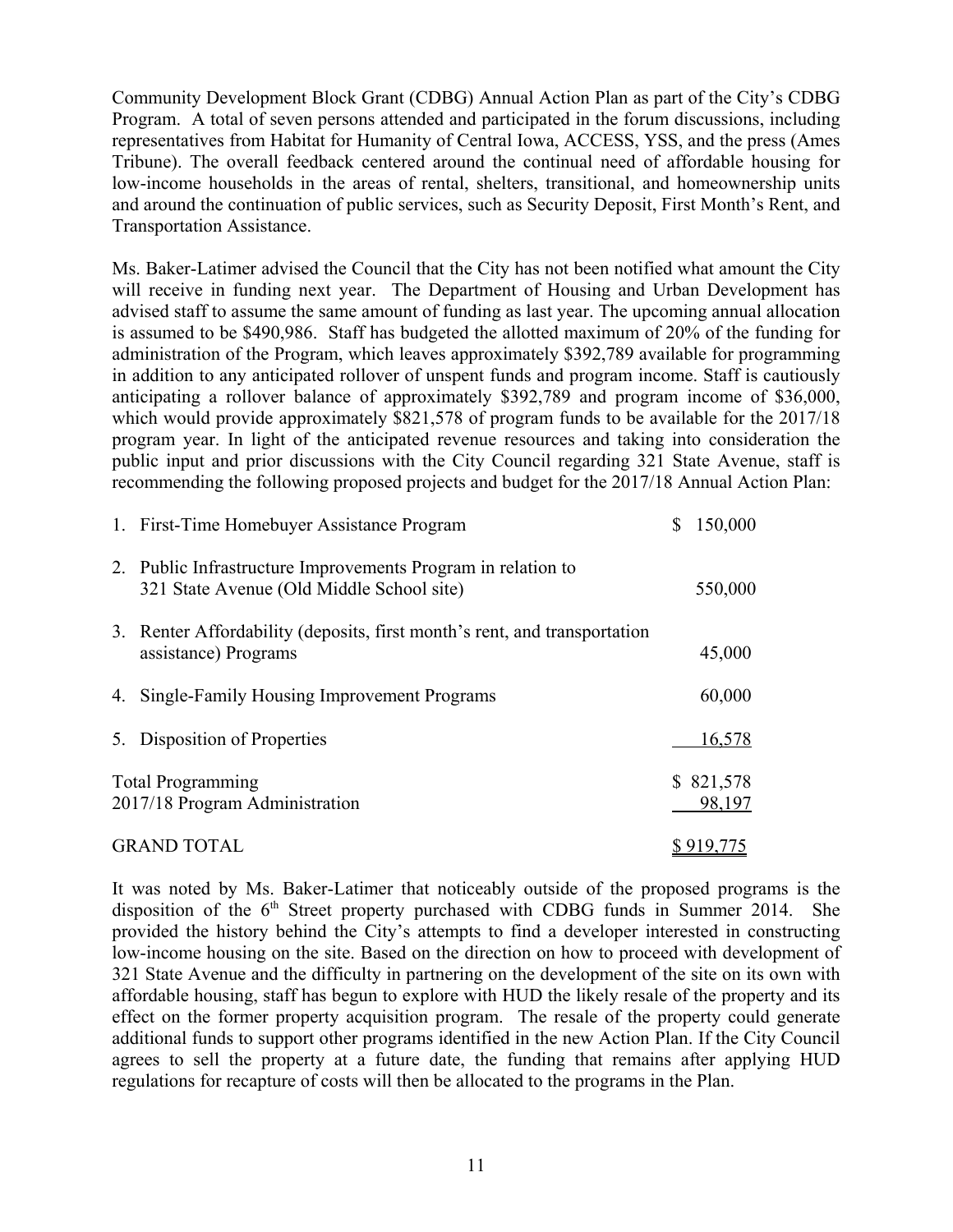Moved by Corrieri, seconded by Betcher, to approve the proposed 2017/18 Annual Action Plan Program projects and proposed budget in connection with the City's Community Development Block Grant Program.

Vote on Motion: 6-0. Motion declared carried unanimously.

**CHANGE ORDER FOR WATER TREATMENT PLANT CONTRACT NO. 2:** Moved by Orazem, seconded by Nelson, to adopt RESOLUTION NO. 17-061 approving Change Order No. 14 with Knutson Construction Services, Inc., of Minneapolis, Minnesota, for Water Treatment Plant Contract No. 2.

Roll Call Vote: 6-0. Resolution declared adopted unanimously, signed by the Mayor, and hereby made a portion of these Minutes.

**SIDEWALK CAFÉ REQUIREMENTS:** Assistant City Manager Brian Phillips recalled that at the September 20, 2016, City Council meeting, City staff presented a list of proposed changes to the Sidewalk Café Ordinance. Those changes originated from a letter sent by the Campustown Action Association (CAA) to the City Council in 2012. A Draft ordinance was prepared to implement both CAA's requested changes and modifications proposed by City staff. At the September 20, 2016, meeting, the City Council raised several issues related to Sidewalk Cafes. Mr. Phillips presented the staff's responses to those issues. Also in response to the Council's requests specific to two items, he provided a summary of comparable cities' requirements regarding bringing in sidewalk café elements at the end of each day. The Council had also asked to know the ways through which alcohol service can be provided at a sidewalk café for places that are not restaurants. Mr. Phillips said that he had spoken with the Police Department, and it would be satisfied if the furniture was securely fastened down with chains or cables. Regarding ways through which alcohol could be served at a sidewalk café, Mr. Phillips stated that it was initially proposed that only those establishments that permit minors on the premises would be able to serve alcohol at their sidewalk cafes. However, it was his belief after the Council's previous discussions, that it was desirable to give them some alternatives. Those were presented as:

- 1. Exception to the regulation to be reviewed and granted by the City Council. City staff would do an analysis to provide to the City Council on each request.
- 2. Allow with increased safety standards for all establishments that are considered bars.
- 3. Proceed with only those establishments (restaurants) that allow minors on the premises and revisit it after a trial period.

Council Member Beatty-Hansen asked to hear her colleagues' viewpoints on the allowance of serving alcohol at the sidewalk cafes. Council Member said she believed the alcohol service should be time-limited (state that alcohol can't be served outside after a certain time); that would eliminate many of the potential conflicts, in her opinion.

Ms. Beatty-Hansen shared that the establishment where she works uses compliance training that alcohol sales persons must be certified. She felt that would help ensure that any exceptions would not be abused and provide a little

Ryan Jeffrey, Arcadia Café, 116 Welch, Ames, who said he was also a representative of the Campustown Action Association, commented that, generally, they are in favor of the concept.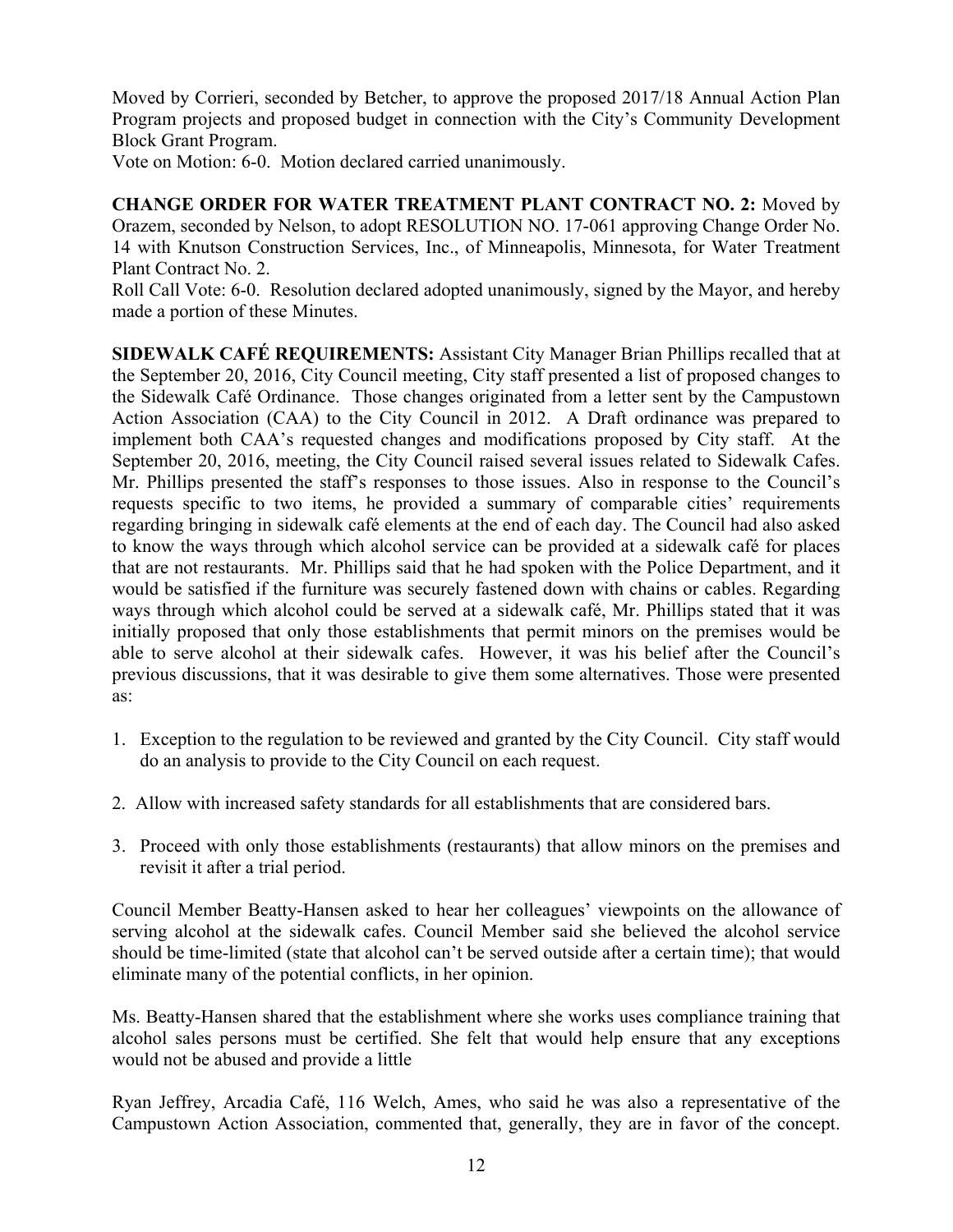Mr. Jeffrey said that requiring the compliance training should be part of it. Also, if there was a violation, the privilege of having alcohol at its sidewalk café should be revoked. He shared that he preferred that the outdoor furniture be required to be locked down, rather than brought in. At the inquiry of Council Member Corrieri, Mr. Jeffrey said that, in Campustown, basically the streets are pretty empty until 9:45 p.m. and by 10:30 p.m., they are full.

Nick Bottenfield, General Manager at Café Beaudelaire, 2504 Lincoln Way, Ames, said that he would prefer the outdoor furniture be required to be locked down, preferably with cables. He also liked the idea of requiring the compliance training for the staff of the establishment. They currently require that of all of their staff.

At the request of Council Member Nelson, Mr. Phillips stated that if the Council requested the exception route, staff would provide the compliance history on the existing Liquor License. Council Member Betcher said that that would work for renewals, but not for new establishments; there would be no track record. She wondered if Council should not approve alcohol service at a sidewalk café until the establishment had been in business for a period of time. Mr. Phillips replied that Council would have options to determine what criteria they would choose.

Moved by Betcher, seconded by Corrieri, to implement an ordinance that is worded like Cedar Falls' pertaining to outdoor furniture (requires removal or locking down) except that it state "while staff is on premises."

Vote on Motion: 6-0. Motion declared carried unanimously.

Ms. Betcher clarified that it meant after the sidewalk café closed.

Moved by Nelson, seconded by Orazem, that alcohol service at the sidewalk café cease at 10:00 p.m.

Vote on Motion: 6-0. Motion declared carried unanimously.

Council Member Beatty-Hansen pointed out that the Council had not addressed the rest

Moved by Beatty-Hansen, seconded by Corrieri, to direct staff to explore the exception process: City Council Granted Exception. A business that does not meet the "restaurant" criteria, but wishes to provide sidewalk café service, could submit a request for an exception allowing the service of alcohol, providing that all staff has taken the compliance training and the establishment has been in compliance, and if there are any compliance issues, the privilege is revoked.

Mr. Phillips advised that the City Council would receive a staff report indicating the establishment's alcohol compliance history and the measures proposed to control the service of alcohol. The City Council could then decide whether to allow an exception for that establishment to serve alcohol at its sidewalk café.

Council Member Gartin asked Mr. Phillips if local law enforcement had weighed in on this. Mr. Phillips replied that Ames Police Chief Cychosz had offered an opinion; however, Iowa State University Department of Public Safety (ISU DPS) had not. Mr. Gartin indicated that he felt it was important to involve ISU DPS because it will affect students.